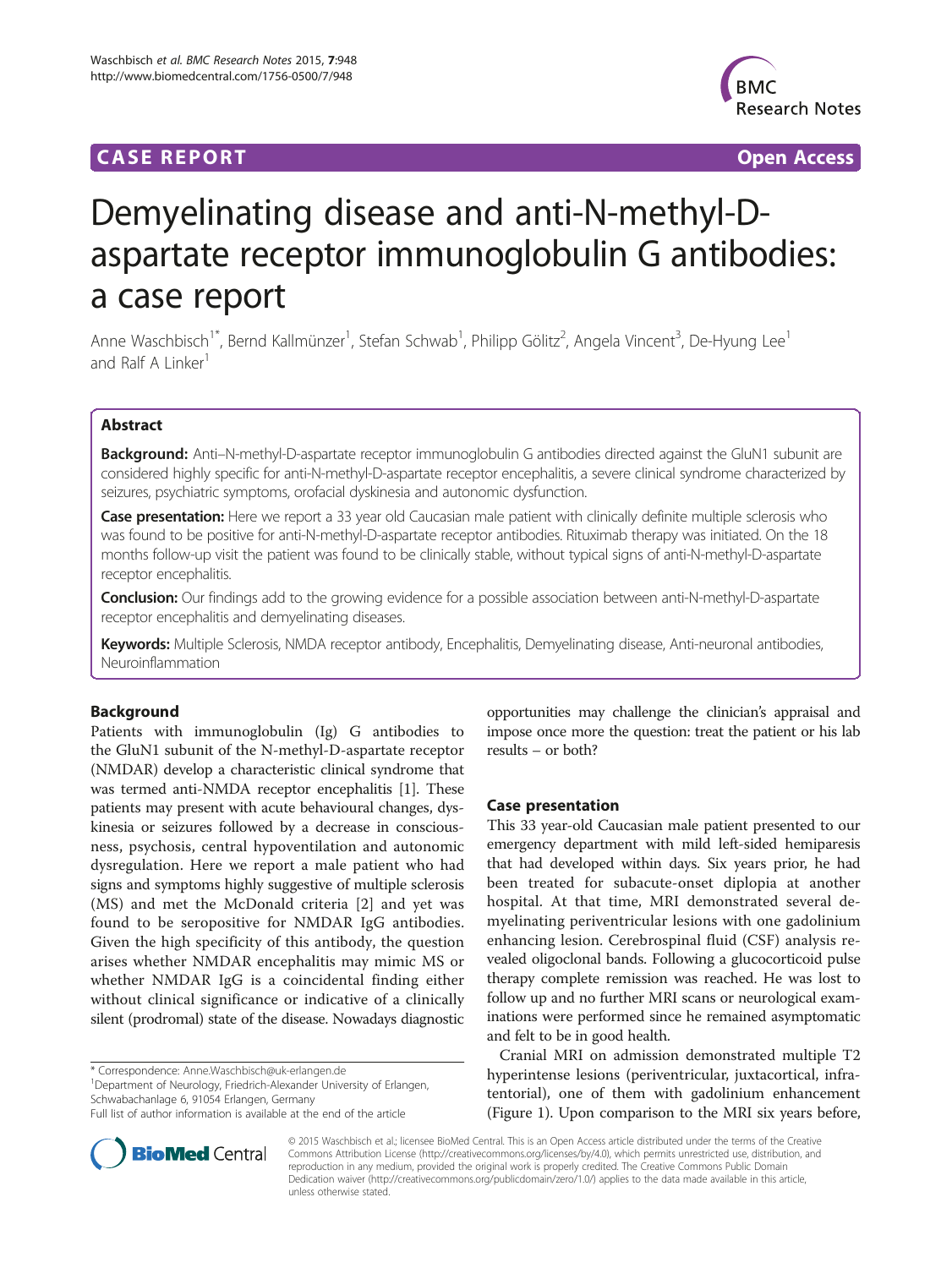an obvious increase of the lesion load was noted. Visually evoked potentials showed prolonged latencies in both eyes. CSF analysis revealed a borderline pleocytosis (5 cells/μl, demonstrates multiple hyperintense lesions suggestive of multiple sclerosis (A-C, E). One of the lesions (arrow) was found to be Gadolinium (Gd) enhancing on T1 scans (D, F).

95% lymphocytes). The IgG index (1.3) indicated intrathecal IgG synthesis. A polyspecific intrathecal immunoglobulin synthesis against rubella, varicella and herpes simplex virus but not measles (MRZH reaction) was detected. Oligoclonal bands were found to be positive in serum and cerebrospinal fluid with additional bands in the CSF. Blood work and urine testing were unremarkable without evidence of chronic infection (syphilis, borreliosis, HIV, HBV and HCV), vitamin B12 deficiency or systemic autoimmune disease (ANA, ENA, ANCA, RF, dsDNA and anti-phospholipid antibodies, ACE). The patient was diagnosed with relapsing remitting MS according to the revised McDonald criteria [\[2](#page-2-0)] and received a glucocorticoid

pulse (5 days, methylprednisolone 1 g/day i.v.) followed by complete recovery. 3 weeks later he returned complaining of new-onset paroxysmal tingling and cramping in his left hand and was found to have tonic spasms that responded well to another course of glucocorticoids and intermittent low dose carbamazepine therapy. Given the higher incidence of tonic spasms in neuromyelitis optica compared to MS [\[3](#page-3-0)] we decided to test for aquaporin-4 (AQ4) autoantibodies before initiation of immunomodulatory therapy. Serum samples were sent to an accredited commercial laboratory with long-standing experience (Stöcker Laboratories, Euroimmun AG, Lübeck) that employs a biochip to test for AQ4 autoantibodies in a cell based assay. This biochip consists of a mosaic of fixed human embryonal kidney 239 cells each expressing different recombinant antigens (AQ4, Glu1 NMDAR, AMPAR, GABA-bR, LGI, CASPR2, Amphiphysin, GAD, Hu, Ri, Yo, Tr, MAG, Myelin, Ma/Ta, Glycine receptor) in addition to frozen sections of rat hippocampus and cerebellum. The patient turned out to be AQ4 autoantibody negative but surprisingly IgG directed against the NR1 subunit of the NMDAR (titre 1:100) was detected and confirmed by a typical staining pattern on rat brain. Control testing with an independent serum sample yielded the same result. A third serum sample was sent to a second laboratory (A. Vincent, Imunology Laboratory, Churchill Hospital, Oxford, GB) and confirmed the results and titres.

Further diagnostic tests were performed: Electroencephalography showed a normal alpha-rhythm without evidence for epileptic activity or slowing. Neuropsychological evaluation (Wechsler Memory Scale Revised Edition; Digit span forward/backward; Spatial span backward/forward; Logical memory I, Go/Nogo, Divided attention version I/auditivevisual) demonstrated normal cognitive functions. A psychiatric exploration as well as thorax/adomen CT and spinal cord MRI were unremarkable. A B cell depleting therapy with rituximab was started and well tolerated. A complete B cell depletion was confirmed by immune cell phenotyping. Since then (18 months) the patient has been monitored at short intervals and repeatedly been assessed for seizures, cognitive decline or behavioral changes as well as symptoms of MS relapse but was considered clinically stable. In addition MRI demonstrated paraclinical stability 12 months after the onset of symptoms. NMDAR Ab testing demonstrated persistence at an unchanged titre of 1:100.

#### **Discussion**

Here we describe a patient with clinically definite MS and the presence of NMADR serum antibodies. He was carefully evaluated for seizures, dyskinesia, psychiatric or neuropsychological symptoms which were all negative. Thus, the clinical line-up found was best compatible with relapsing remitting MS and not considered indicative of NMDAR encephalitis.

<span id="page-1-0"></span>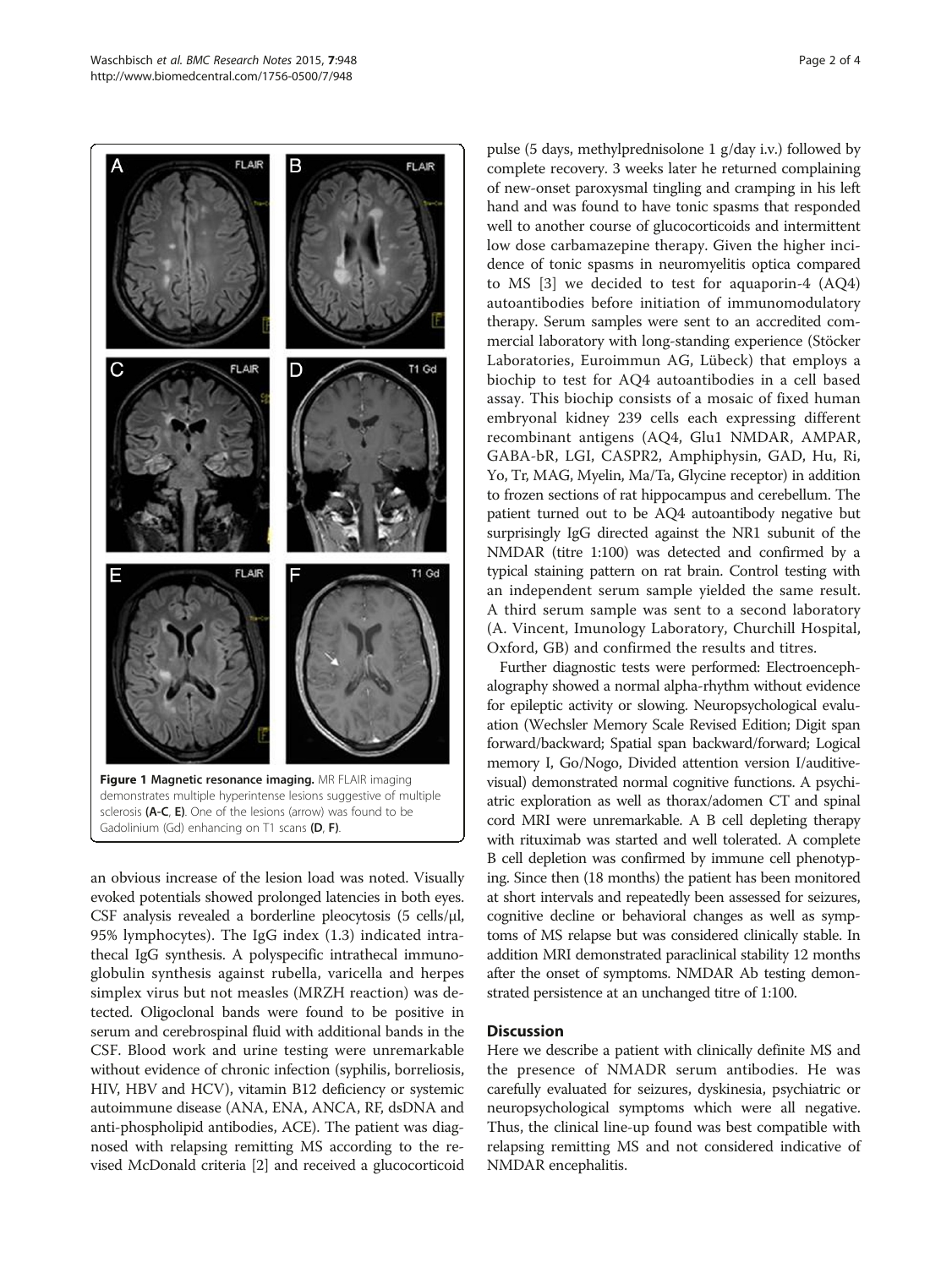<span id="page-2-0"></span>In contrast to IgA and IgM antibodies directed against the NMDA receptor, NMDAR IgG serum antibodies are in general considered highly specific for NMDAR encephalitis. However, depending on the diagnostic test, false positive IgG serum results have been reported in up to 3% of healthy controls [[4,5](#page-3-0)]. In our patient, a positive cell based assay [[6\]](#page-3-0), was confirmed by a typical staining pattern on rat brain tissue, and in another laboratory. According to previously published studies CSF adds to the sensitivity [[7](#page-3-0)] and the specificity [[4](#page-3-0)] of NMDAR antibody tests. Unfortunately CSF was not available to confirm intrathecal synthesis and the patient declined to undergo a second lumbar puncture which limits the significance of our findings. Also unfortunately, we were unable to obtain high quality images of the IHC/IF stainings done by Labor Stöcker which would have enhanced our report.

Monosymptomatic disease courses of NMDAR encephalitis ("forms frustes") have been reported. Accordingly, NMDAR IgG Ab were recently described at low frequency (1.7%) in a cohort of epilepsy patients who did not display other features of encephalitis [\[8](#page-3-0)]. Similarily, patients with isolated psychiatric symptoms at onset or during relapse were reported [[9](#page-3-0)]. In addition persistence of NMDAR IgG after an initial episode of encephalitis as well as relapses following long clinically silent periods have been reported [[10](#page-3-0)]. Therefore, NMDAR serum IgG may as well precede the clinical onset of NMDAR encephalitis.

A correlation of serum titers with disease activity is a subject of ongoing debate, but a recent study show that higher antibody titers are associated with poor outcome or the presence of teratoma [[7](#page-3-0)]. Our patient had a rather low serum titer of 1:100 (normal <1:10) and tumor screening remained negative.

Anecdotal evidence points towards a possible association of NMDAR encephalitis with demyelinating disease: NMDAR IgG have been reported in children with demyelinating syndromes (ADEM, ON) [\[11\]](#page-3-0) and extensive myelitis [[12](#page-3-0)]. In addition two cases of patients that initially presented with typical symptoms of NMDAR encephalitis and developed a disease closely mimicking neuromyelitis optica have been reported [\[13,14](#page-3-0)] and a range of demyelinating conditions were reported in case series in adults and children [\[15,16](#page-3-0)].

In contrast a study testing NMDAR IgG antibodies in a small cohort of MS patients as a disease control failed to detect the autoantibody [[6](#page-3-0)]. Herpes encephalitis has been reported as a possible trigger of NMDA receptor antibody formation and consecutive encephalitis [\[17-19\]](#page-3-0). The mechanisms remain unknown. However, both molecular mimicry and breakdown of immunologic tolerance towards the NMDAR released by neuronal damage in an inflamed environment have been discussed [\[17,18](#page-3-0)]. Whether tissue damage and inflammation in MS may also trigger the formation of this antibody remains speculative.

#### Conclusion

The growing availability of chip technologies that perform simultaneous testing of multiple antibodies independent of the clinical syndrome and with limited confirmatory tests poses the risk of false-positive results and challenges clinicians and laboratory physicians alike who have to decide whether these autoantibodies may indicate an evolving autoimmune process or represent a clinical nonsignificant epiphenomenon. Further research is warranted to clarify a possible link between demyelinating diseases and NMDAR encephalitis.

In general, diagnosis of any autoimmune disease necessitates the combination of a compatible clinical picture together with conformed laboratory findings and treatment should not be based on laboratory findings alone.

#### Consent

Written informed consent was obtained from the patient for publication of this Case Report and any accompanying images. A copy of the written consent is available for review by the Editor-in-Chief of this journal.

#### Abbreviations

ACE: Angiotensin-converting-enzyme; ANA: Antinuclear antibodies; ENA: Extractable nuclear antigens; HBV: Hepatitis B virus; HCV: Hepatitis C virus; IgG: Immunoglobulin G; MS: Multiple sclerosis; NMDAR: N-methyl-Daspartate receptor; RF: Rheumatoid factor.

#### Competing interests

The authors declare that they have no competing interests.

#### Authors' contributions

AW, BK, SS, DHL and RA analyzed and interpreted patient data and contributed to the writing of the manuscript. AV performed laboratory analyses and critically reviewed the manuscript. PG performed MR imaging and critically reviewed the manuscript. All authors read and approved the final manuscript.

#### Acknowledgments

Authors have no acknowledgment to declare.

#### Author details

<sup>1</sup>Department of Neurology, Friedrich-Alexander University of Erlangen Schwabachanlage 6, 91054 Erlangen, Germany. <sup>2</sup>Department of Neuroradiology, Friedrich-Alexander University of Erlangen, Schwabachanlage 6, 91054 Erlangen, Germany. <sup>3</sup>Nuffield Department of Clinical Neurosciences University of Oxford, John Radcliffe Hospital, Oxford OX3 9DU, UK.

#### Received: 11 August 2014 Accepted: 11 December 2014 Published: 23 December 2014

#### References

- 1. Dalmau J, Gleichman AJ, Hughes EG, Rossi JE, Peng X, Lai M, Dessain SK, Rosenfeld MR, Balice-Gordon R, Lynch DR: Anti-NMDA-receptor encephalitis: case series and analysis of the effects of antibodies. Lancet Neurol 2008, 7:1091–1098.
- 2. Polman CH, Reingold SC, Banwell B, Clanet M, Cohen JA, Filippi M, Fujihara K, Havrdova E, Hutchinson M, Kappos L, Lublin FD, Montalban X, O'Connor P, Sandberg-Wollheim M, Thompson AJ, Waubant E, Weinshenker B, Wolinsky JS: Diagnostic criteria for multiple sclerosis: 2010 revisions to the McDonald criteria. Ann Neurol 2011, 69:292–302.